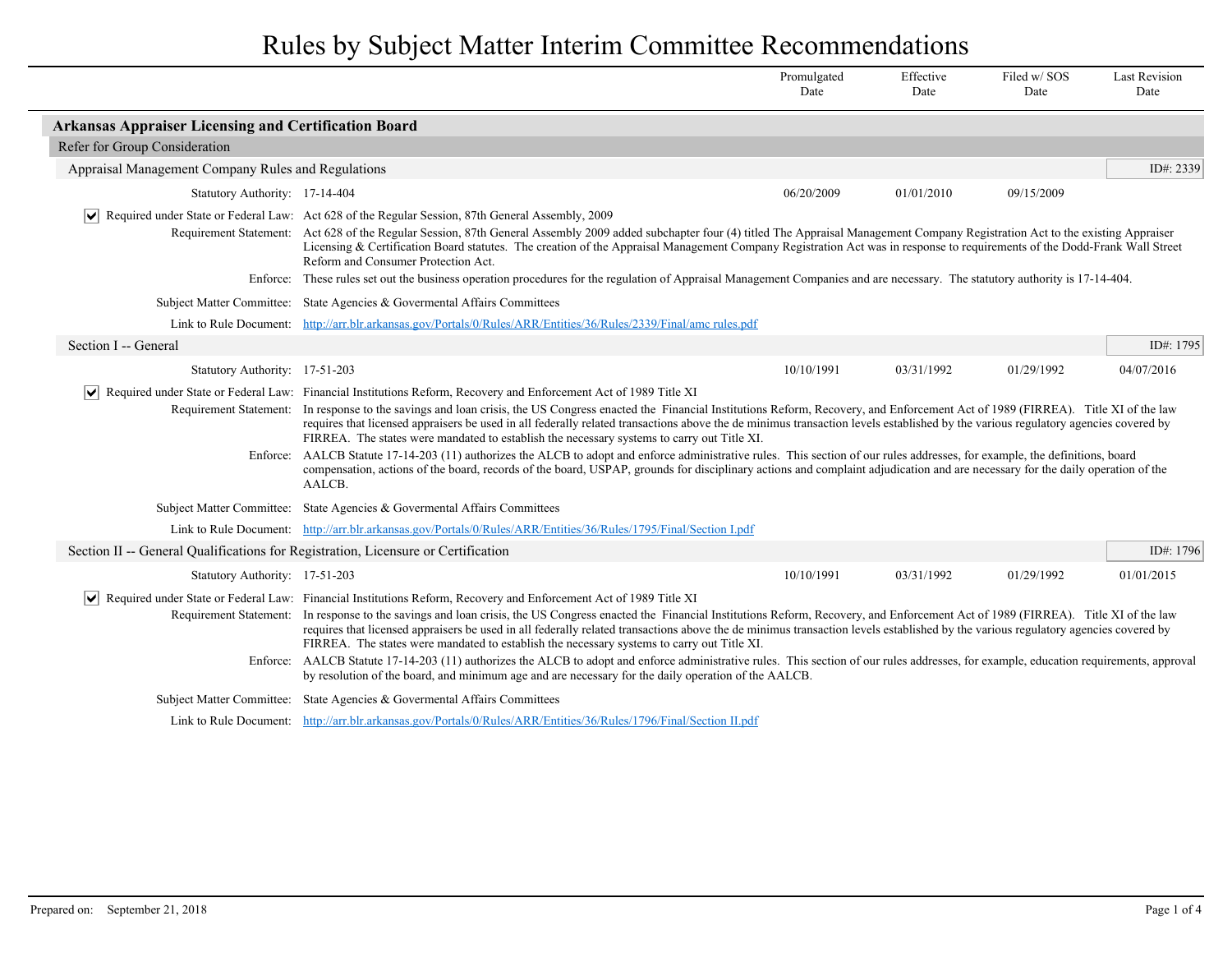|                                                                          |                                                                                                                                                                                                                                                                                                                                                                                                                                                                                                                                                                                                                                                                                                                                                                                                                                                                                                                             | Promulgated<br>Date | Effective<br>Date | Filed w/ SOS<br>Date | <b>Last Revision</b><br>Date |
|--------------------------------------------------------------------------|-----------------------------------------------------------------------------------------------------------------------------------------------------------------------------------------------------------------------------------------------------------------------------------------------------------------------------------------------------------------------------------------------------------------------------------------------------------------------------------------------------------------------------------------------------------------------------------------------------------------------------------------------------------------------------------------------------------------------------------------------------------------------------------------------------------------------------------------------------------------------------------------------------------------------------|---------------------|-------------------|----------------------|------------------------------|
| Section III -- Pre-Licensure Qualifications for State Licensed Appraiser |                                                                                                                                                                                                                                                                                                                                                                                                                                                                                                                                                                                                                                                                                                                                                                                                                                                                                                                             |                     |                   |                      | ID#: 1797                    |
| Statutory Authority: 17-51-203                                           |                                                                                                                                                                                                                                                                                                                                                                                                                                                                                                                                                                                                                                                                                                                                                                                                                                                                                                                             | 10/10/1991          | 03/31/1992        | 01/29/1992           | 01/01/2015                   |
|                                                                          | √ Required under State or Federal Law: Financial Institutions Reform, Recovery and Enforcement Act of 1989 Title XI                                                                                                                                                                                                                                                                                                                                                                                                                                                                                                                                                                                                                                                                                                                                                                                                         |                     |                   |                      |                              |
|                                                                          | Requirement Statement: In response to the savings and loan crisis, the US Congress enacted the Financial Institutions Reform, Recovery, and Enforcement Act of 1989 (FIRREA). Title XI of the law<br>requires that licensed appraisers be used in all federally related transactions above the de minimus transaction levels established by the various regulatory agencies covered by<br>FIRREA. The states were mandated to establish the necessary systems to carry out Title XI.                                                                                                                                                                                                                                                                                                                                                                                                                                        |                     |                   |                      |                              |
|                                                                          | Enforce: AALCB Statute 17-14-203 (11) authorizes the ALCB to adopt and enforce administrative rules. This section of our rules addresses the examination, appraisal education, and<br>appraisal experience to become a State Licensed Appraiser and are necessary for the daily operation of the AALCB.                                                                                                                                                                                                                                                                                                                                                                                                                                                                                                                                                                                                                     |                     |                   |                      |                              |
|                                                                          | Subject Matter Committee: State Agencies & Governental Affairs Committees                                                                                                                                                                                                                                                                                                                                                                                                                                                                                                                                                                                                                                                                                                                                                                                                                                                   |                     |                   |                      |                              |
|                                                                          | Link to Rule Document: http://arr.blr.arkansas.gov/Portals/0/Rules/ARR/Entities/36/Rules/1797/Final/Section III.pdf                                                                                                                                                                                                                                                                                                                                                                                                                                                                                                                                                                                                                                                                                                                                                                                                         |                     |                   |                      |                              |
|                                                                          | Section IV -- Pre-Certification Qualifications for State Certified Residential Appraiser                                                                                                                                                                                                                                                                                                                                                                                                                                                                                                                                                                                                                                                                                                                                                                                                                                    |                     |                   |                      | ID#: 1798                    |
| Statutory Authority: 17-51-203                                           |                                                                                                                                                                                                                                                                                                                                                                                                                                                                                                                                                                                                                                                                                                                                                                                                                                                                                                                             | 10/10/1991          | 03/31/1992        | 01/29/1992           | 01/01/2015                   |
|                                                                          | Required under State or Federal Law: Financial Institutions Reform, Recovery and Enforcement Act of 1989 Title XI<br>Requirement Statement: In response to the savings and loan crisis, the US Congress enacted the Financial Institutions Reform, Recovery, and Enforcement Act of 1989 (FIRREA). Title XI of the law<br>requires that licensed appraisers be used in all federally related transactions above the de minimus transaction levels established by the various regulatory agencies covered by<br>FIRREA. The states were mandated to establish the necessary systems to carry out Title XI.<br>Enforce: AALCB Statute 17-14-203 (11) authorizes the ALCB to adopt and enforce administrative rules. This section of our rules addresses the examination, appraisal education, and<br>appraisal experience to become a Certified Residential Appraiser and are necessary for the daily operation of the AALCB. |                     |                   |                      |                              |
|                                                                          | Subject Matter Committee: State Agencies & Governental Affairs Committees                                                                                                                                                                                                                                                                                                                                                                                                                                                                                                                                                                                                                                                                                                                                                                                                                                                   |                     |                   |                      |                              |
|                                                                          | Link to Rule Document: http://arr.blr.arkansas.gov/Portals/0/Rules/ARR/Entities/36/Rules/1798/Final/Section IV.pdf                                                                                                                                                                                                                                                                                                                                                                                                                                                                                                                                                                                                                                                                                                                                                                                                          |                     |                   |                      |                              |
| Section IX -- Licensure Expiration, Renewal, Upgrade and Inactive Status |                                                                                                                                                                                                                                                                                                                                                                                                                                                                                                                                                                                                                                                                                                                                                                                                                                                                                                                             |                     |                   |                      | ID#: 1803                    |
| Statutory Authority: 17-51-203                                           |                                                                                                                                                                                                                                                                                                                                                                                                                                                                                                                                                                                                                                                                                                                                                                                                                                                                                                                             | 10/10/1991          | 03/31/1992        | 01/29/1992           | 06/05/2017                   |
|                                                                          | Required under State or Federal Law: Financial Institutions Reform, Recovery and Enforcement Act of 1989 Title XI<br>Requirement Statement: In response to the savings and loan crisis, the US Congress enacted the Financial Institutions Reform, Recovery, and Enforcement Act of 1989 (FIRREA). Title XI of the law<br>requires that licensed appraisers be used in all federally related transactions above the de minimus transaction levels established by the various regulatory agencies covered by<br>FIRREA. The states were mandated to establish the necessary systems to carry out Title XI.<br>Enforce: AALCB Statute 17-14-203 (11) authorizes the AALCB to adopt and enforce administrative rules. This section of our rules addresses renewal applications and the reinstatement<br>process and are necessary for the daily operation of the AALCB.                                                        |                     |                   |                      |                              |
|                                                                          | Subject Matter Committee: State Agencies & Governental Affairs Committees                                                                                                                                                                                                                                                                                                                                                                                                                                                                                                                                                                                                                                                                                                                                                                                                                                                   |                     |                   |                      |                              |
|                                                                          | Link to Rule Document: http://arr.blr.arkansas.gov/Portals/0/Rules/ARR/Entities/36/Rules/1803/Final/Section IX.pdf                                                                                                                                                                                                                                                                                                                                                                                                                                                                                                                                                                                                                                                                                                                                                                                                          |                     |                   |                      |                              |
|                                                                          | Section V -- Pre-Certification Qualifications for State Certified General Appraiser                                                                                                                                                                                                                                                                                                                                                                                                                                                                                                                                                                                                                                                                                                                                                                                                                                         |                     |                   |                      | ID#: 1799                    |
| Statutory Authority: 17-51-203                                           |                                                                                                                                                                                                                                                                                                                                                                                                                                                                                                                                                                                                                                                                                                                                                                                                                                                                                                                             | 10/10/1991          | 03/31/1992        | 01/29/1992           | 01/01/2015                   |
|                                                                          | Required under State or Federal Law: Financial Institutions Reform, Recovery and Enforcement Act of 1989 Title XI                                                                                                                                                                                                                                                                                                                                                                                                                                                                                                                                                                                                                                                                                                                                                                                                           |                     |                   |                      |                              |
|                                                                          | Requirement Statement: In response to the savings and loan crisis, the US Congress enacted the Financial Institutions Reform, Recovery, and Enforcement Act of 1989 (FIRREA). Title XI of the law<br>requires that licensed appraisers be used in all federally related transactions above the de minimus transaction levels established by the various regulatory agencies covered by<br>FIRREA. The states were mandated to establish the necessary systems to carry out Title XI.                                                                                                                                                                                                                                                                                                                                                                                                                                        |                     |                   |                      |                              |
|                                                                          | Enforce: AALCB Statute 17-14-203 (11) authorizes the ALCB to adopt and enforce administrative rules. This section of our rules addresses the examination, appraisal education, and<br>appraisal experience to become a Certified General Appraiser and are necessary for the daily operation of the AALCB.                                                                                                                                                                                                                                                                                                                                                                                                                                                                                                                                                                                                                  |                     |                   |                      |                              |
|                                                                          | Subject Matter Committee: State Agencies & Governental Affairs Committees                                                                                                                                                                                                                                                                                                                                                                                                                                                                                                                                                                                                                                                                                                                                                                                                                                                   |                     |                   |                      |                              |
|                                                                          | Link to Rule Document: http://arr.blr.arkansas.gov/Portals/0/Rules/ARR/Entities/36/Rules/1799/Final/Section V.pdf                                                                                                                                                                                                                                                                                                                                                                                                                                                                                                                                                                                                                                                                                                                                                                                                           |                     |                   |                      |                              |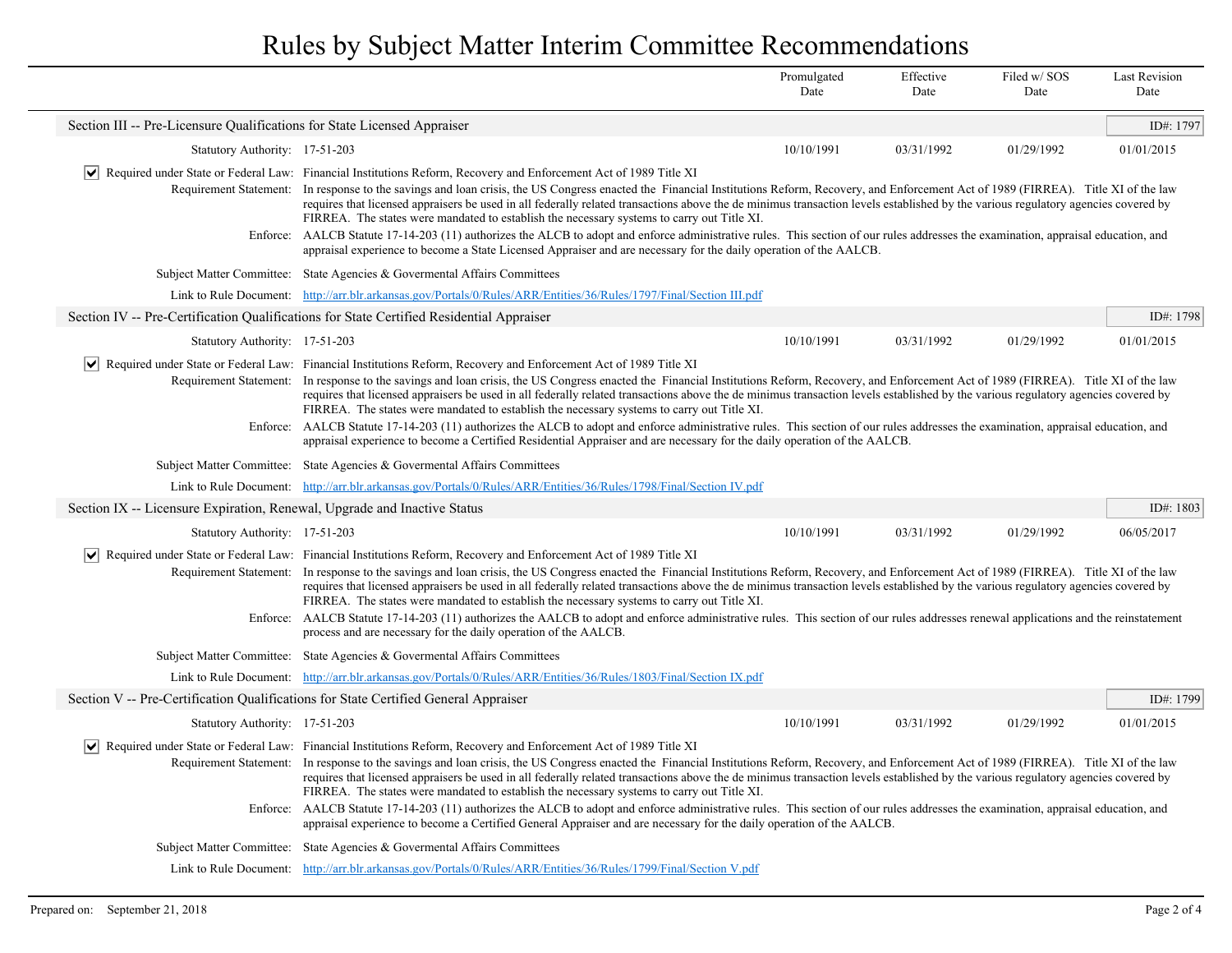|                                                                                  |                                                                                                                                                                                                                                                                                                                                                                                                                                                                                                                                                                                                                                                                                                                                                                                                              | Promulgated<br>Date | Effective<br>Date | Filed w/SOS<br>Date | <b>Last Revision</b><br>Date |  |
|----------------------------------------------------------------------------------|--------------------------------------------------------------------------------------------------------------------------------------------------------------------------------------------------------------------------------------------------------------------------------------------------------------------------------------------------------------------------------------------------------------------------------------------------------------------------------------------------------------------------------------------------------------------------------------------------------------------------------------------------------------------------------------------------------------------------------------------------------------------------------------------------------------|---------------------|-------------------|---------------------|------------------------------|--|
| Section VI -- Pre-Registration Criteria and Pre-Application Filing of Experience |                                                                                                                                                                                                                                                                                                                                                                                                                                                                                                                                                                                                                                                                                                                                                                                                              |                     |                   |                     | ID#: 1800                    |  |
|                                                                                  | Statutory Authority: 17-14-102 and 17-14-203                                                                                                                                                                                                                                                                                                                                                                                                                                                                                                                                                                                                                                                                                                                                                                 | 08/29/2001          | 10/14/2001        | 10/04/2001          | 01/01/2015                   |  |
| $\triangleright$ Required under State or Federal Law: 17-14-102                  | Requirement Statement: The Arkansas Legislature revised the Appraiser Licensing and Certification Board (AALCB) statutes to create an additional class of appraiser for nonfederally related transaction.<br>It was necessary to revise the AALCB Rules and Regulations to reflect this addition.<br>Enforce: AALCB Statute 17-14-203 (11) authorizes the AALCB to adopt and enforce administrative rules. This section of our rules addresses the examination, appraisal education, and<br>appraisal experience to become a Certified General Appraiser and are necessary for the daily operation of the AALCB.                                                                                                                                                                                             |                     |                   |                     |                              |  |
|                                                                                  | Subject Matter Committee: State Agencies & Governental Affairs Committees                                                                                                                                                                                                                                                                                                                                                                                                                                                                                                                                                                                                                                                                                                                                    |                     |                   |                     |                              |  |
|                                                                                  | Link to Rule Document: http://arr.blr.arkansas.gov/Portals/0/Rules/ARR/Entities/36/Rules/1800/Final/Section VI.pdf                                                                                                                                                                                                                                                                                                                                                                                                                                                                                                                                                                                                                                                                                           |                     |                   |                     |                              |  |
| Section VII Non-Resident Registration and/or Licensing: Reciprocity              |                                                                                                                                                                                                                                                                                                                                                                                                                                                                                                                                                                                                                                                                                                                                                                                                              |                     |                   |                     | ID#: 1801                    |  |
| Statutory Authority: 17-14-203                                                   |                                                                                                                                                                                                                                                                                                                                                                                                                                                                                                                                                                                                                                                                                                                                                                                                              | 08/29/2001          | 10/14/2001        | 10/04/2001          | 09/15/2002                   |  |
|                                                                                  | √ Required under State or Federal Law: Financial Institutions Reform, Recovery and Enforcement Act of 1989 Title XI<br>Requirement Statement: This rule was revised to remain in compliance with FIRREA, Title XI. It clarifies the requirements of a non-resident appraiser.<br>Enforce: AALCB Statute 17-14-203 (11) authorizes the AALCB to adopt and enforce administrative rules. This section of our rules addresses registration and licensing for reciprocal<br>appraisers and are necessary for the daily operation of the AALCB.                                                                                                                                                                                                                                                                   |                     |                   |                     |                              |  |
|                                                                                  | Subject Matter Committee: State Agencies & Governental Affairs Committees                                                                                                                                                                                                                                                                                                                                                                                                                                                                                                                                                                                                                                                                                                                                    |                     |                   |                     |                              |  |
|                                                                                  | Link to Rule Document: http://arr.blr.arkansas.gov/Portals/0/Rules/ARR/Entities/36/Rules/1801/Final/Section VII.pdf                                                                                                                                                                                                                                                                                                                                                                                                                                                                                                                                                                                                                                                                                          |                     |                   |                     |                              |  |
|                                                                                  | Section VIII -- Non-Resident Licensure & Certification via Temporary Practice Permit or Reciprocity                                                                                                                                                                                                                                                                                                                                                                                                                                                                                                                                                                                                                                                                                                          |                     |                   |                     | ID#: 1802                    |  |
| Statutory Authority: 17-51-203                                                   |                                                                                                                                                                                                                                                                                                                                                                                                                                                                                                                                                                                                                                                                                                                                                                                                              | 10/10/1991          | 03/31/1992        | 01/29/1992          | 01/16/2000                   |  |
| $ \vee $<br>Required under State or Federal Law: f                               | Requirement Statement: In response to the savings and loan crisis, the US Congress enacted the Financial Institutions Reform, Recovery, and Enforcement Act of 1989 (FIRREA). Title XI of the law<br>requires that licensed appraisers be used in all federally related transactions above the de minimus transaction levels established by the various regulatory agencies covered by<br>FIRREA. The states were mandated to establish the necessary systems to carry out Title XI.<br>Enforce: AALCB Statute 17-14-203 (11) authorizes the ALCB to adopt and enforce administrative rules. This section of our rules addresses the requirements and term of a Temporary<br>Practice Permit and the term and renewal of a reciprocal credential and are necessary for the daily operation of the AALCB.     |                     |                   |                     |                              |  |
|                                                                                  | Subject Matter Committee: State Agencies & Governental Affairs Committees                                                                                                                                                                                                                                                                                                                                                                                                                                                                                                                                                                                                                                                                                                                                    |                     |                   |                     |                              |  |
|                                                                                  | Link to Rule Document: http://arr.blr.arkansas.gov/Portals/0/Rules/ARR/Entities/36/Rules/1802/Final/Section VIII.pdf                                                                                                                                                                                                                                                                                                                                                                                                                                                                                                                                                                                                                                                                                         |                     |                   |                     |                              |  |
| Section X -- Continuing Education                                                |                                                                                                                                                                                                                                                                                                                                                                                                                                                                                                                                                                                                                                                                                                                                                                                                              |                     |                   |                     | ID#: 1804                    |  |
| Statutory Authority: 17-51-203                                                   |                                                                                                                                                                                                                                                                                                                                                                                                                                                                                                                                                                                                                                                                                                                                                                                                              | 10/10/1991          | 03/31/1992        | 01/29/1992          | 01/01/2015                   |  |
|                                                                                  | $\vert \bullet \vert$ Required under State or Federal Law: Financial Institutions Reform, Recovery and Enforcement Act of 1989 Title XI<br>Requirement Statement: In response to the savings and loan crisis, the US Congress enacted the Financial Institutions Reform, Recovery, and Enforcement Act of 1989 (FIRREA). Title XI of the law<br>requires that licensed appraisers be used in all federally related transactions above the de minimus transaction levels established by the various regulatory agencies covered by<br>FIRREA. The states were mandated to establish the necessary systems to carry out Title XI.<br>AALCB Statute 17-14-203 (11) authorizes the AALCB to adopt and enforce administrative rules. This section of our rules addresses the requirements and term of a Temporary |                     |                   |                     |                              |  |
| Enforce:                                                                         | Practice Permit, and the term and renewal of a reciprocal credential and are necessary for the daily operation of the AALCB.                                                                                                                                                                                                                                                                                                                                                                                                                                                                                                                                                                                                                                                                                 |                     |                   |                     |                              |  |
|                                                                                  | Subject Matter Committee: State Agencies & Governmental Affairs Committees                                                                                                                                                                                                                                                                                                                                                                                                                                                                                                                                                                                                                                                                                                                                   |                     |                   |                     |                              |  |
|                                                                                  | Link to Rule Document: http://arr.blr.arkansas.gov/Portals/0/Rules/ARR/Entities/36/Rules/1804/Final/Section X.pdf                                                                                                                                                                                                                                                                                                                                                                                                                                                                                                                                                                                                                                                                                            |                     |                   |                     |                              |  |